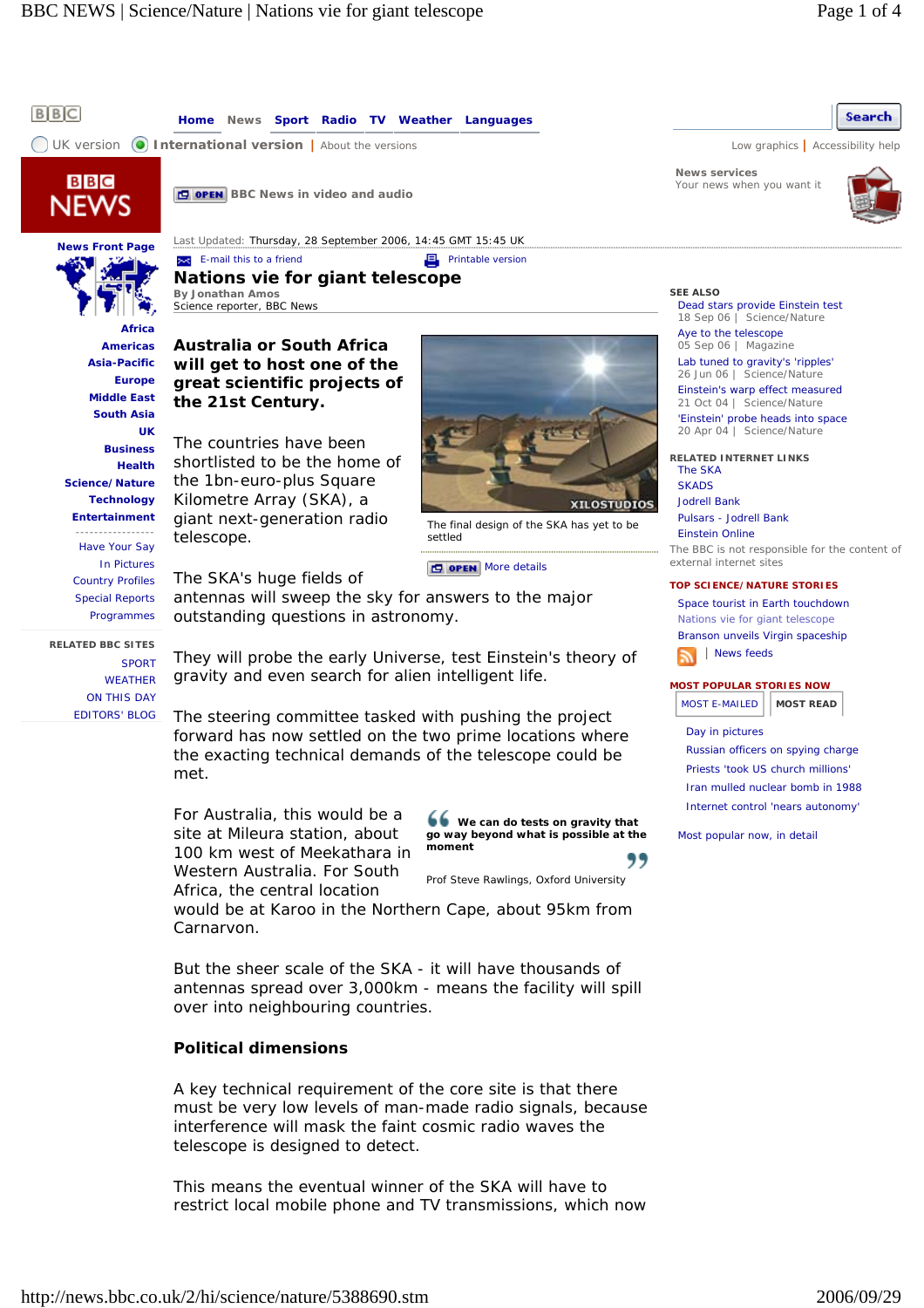blight many other radio astronomy facilities around the world.

"This is critical, and in fact both the South African and Australian governments have already made excellent progress towards this," said Professor Phil Diamond, from the International SKA Steering Committee.

"A final decision will depend on many factors, such as whether the individual governments involved will be



**C OPEN** Enlarge Image

able to contribute significant funds to the infrastructure - the power, the roads, the data communications, and the like; and there will no doubt be some political discussions that go on above the scientists," he told BBC News.

Like all the grand scientific projects of the 21st Century (the space station, the Iter fusion reactor, the International Linear Collider, for example), the immense size of the SKA means no one country can afford - or has the expertise - to carry it through alone.

The project aims to produce a radio telescope with a collecting area of one million square metres (one square km)) - equivalent to about 200 football pitches.

## **Cosmic times**

The final technology incorporated into the design and its configuration have yet to be settled; but it is likely that about 50% of the collecting area will be located in one place - the host country.

**If there are other technological civilisations out there within a few hundred light-years, we would detect the leakage radiation from their planets**

99

Prof Phil Diamond, International SKA Steering Committee

Outrigger facilities, which will be many hundreds, even thousands, of km away will then send their data to be combined with those of the central station.

This practice known as interferometry is widely used by astronomers today.

The SKA will investigate light sources in the sky that radiate at centimetre to metre wavelengths - but it will achieve sensitivities that are far beyond the reach of current telescopes.

This should allow it to see the hydrogen in the first stars and galaxies to form after the Big Bang.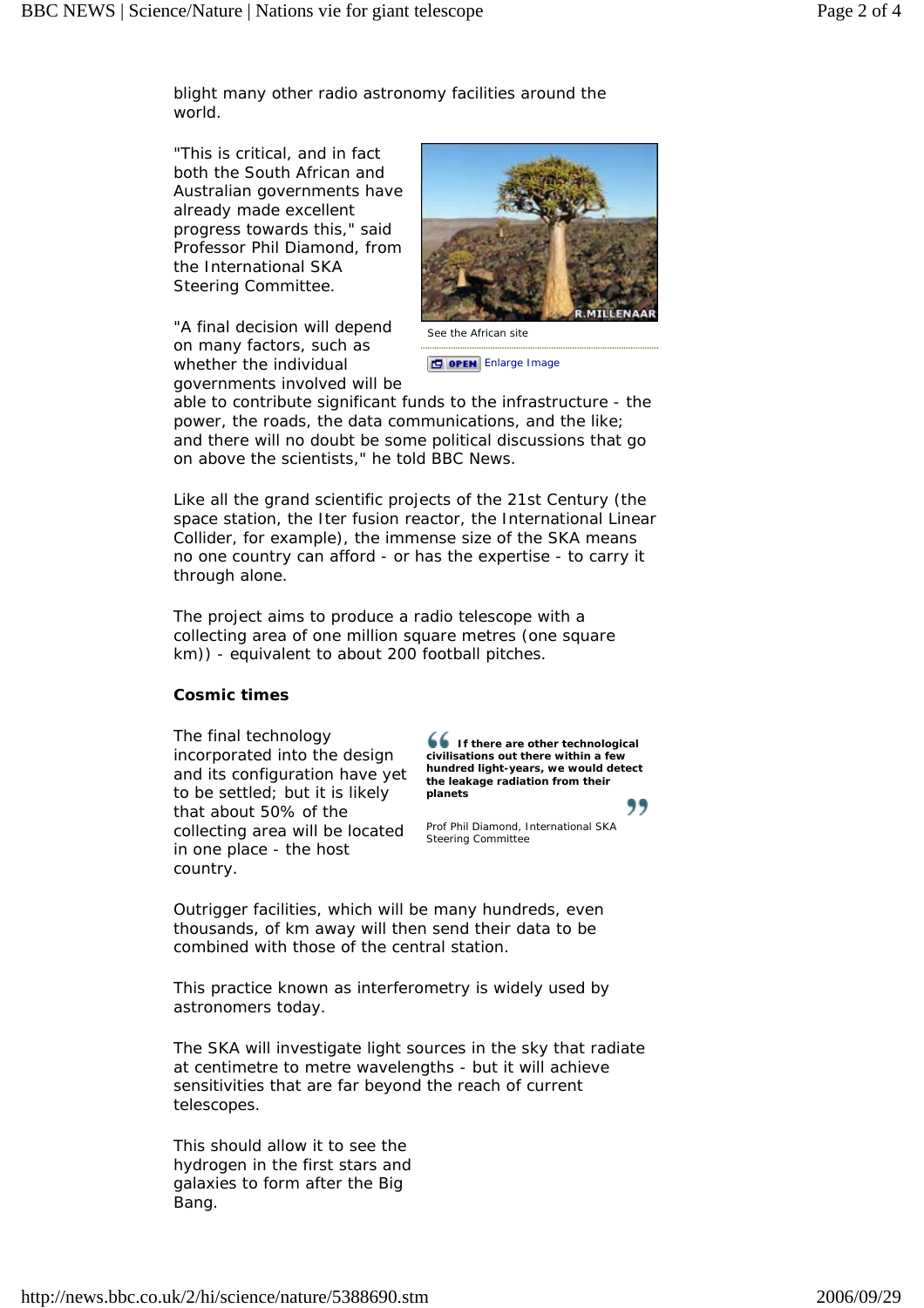The SKA will pinpoint precisely the positions of the nearest one-hundred-million galaxies. Scientists hope their structure will reveal new details about "Dark Energy", the mysterious negative pressure that appears to be pushing the cosmos apart at an ever increasing speed.



Pulsars are a key target

**Dead stars in Einstein test**

## **ET TV**

The telescope will also map out the influence of magnetic fields on the development of stars and galaxies. And it will zoom in on pulsars, the dead stars that emit beams of radio waves which sweep across the Earth like super-accurate time signals.

Astronomers believe these objects may hold the key to a more complete theory of gravity than that proposed by Einstein.

"The 'holy grail' in this game would be to find pulsars going around a black hole. When we find that, we can do tests on gravity that go way beyond what is possible at the moment - and many people believe Einstein's theory will fail those tests," commented Professor Steve Rawlings, from the Department of Astrophysics at Oxford University, UK.



See the Australian site

**Enlarge Image** 

The SKA should also nail the question about the existence of extraterrestrial intelligence in our cosmic neighbourhood.

"Our television systems and our airport radars transmit at the sorts of frequencies that the SKA will be sensitive to. If there are other technological civilisations out there within a few hundred light-years, we would detect the leakage radiation from their planets," said Professor Diamond.

The first elements of the SKA should come online in 2014, with the full network of antennas in operation by 2020. The estimated cost currently is in the region of 1.3bn euros (£0.9bn; \$1.6bn)

**E-mail this to a friend Printable version** Printable version

**FEATURES, VIEWS, ANALYSIS** 



**Dented campaign** Lula party scandal spices up **Brazilian election race** 



**Day in pictures** Some of the most striking images from around the world



**Peace drink** Ugandans hope traditional ceremonies will end brutal war